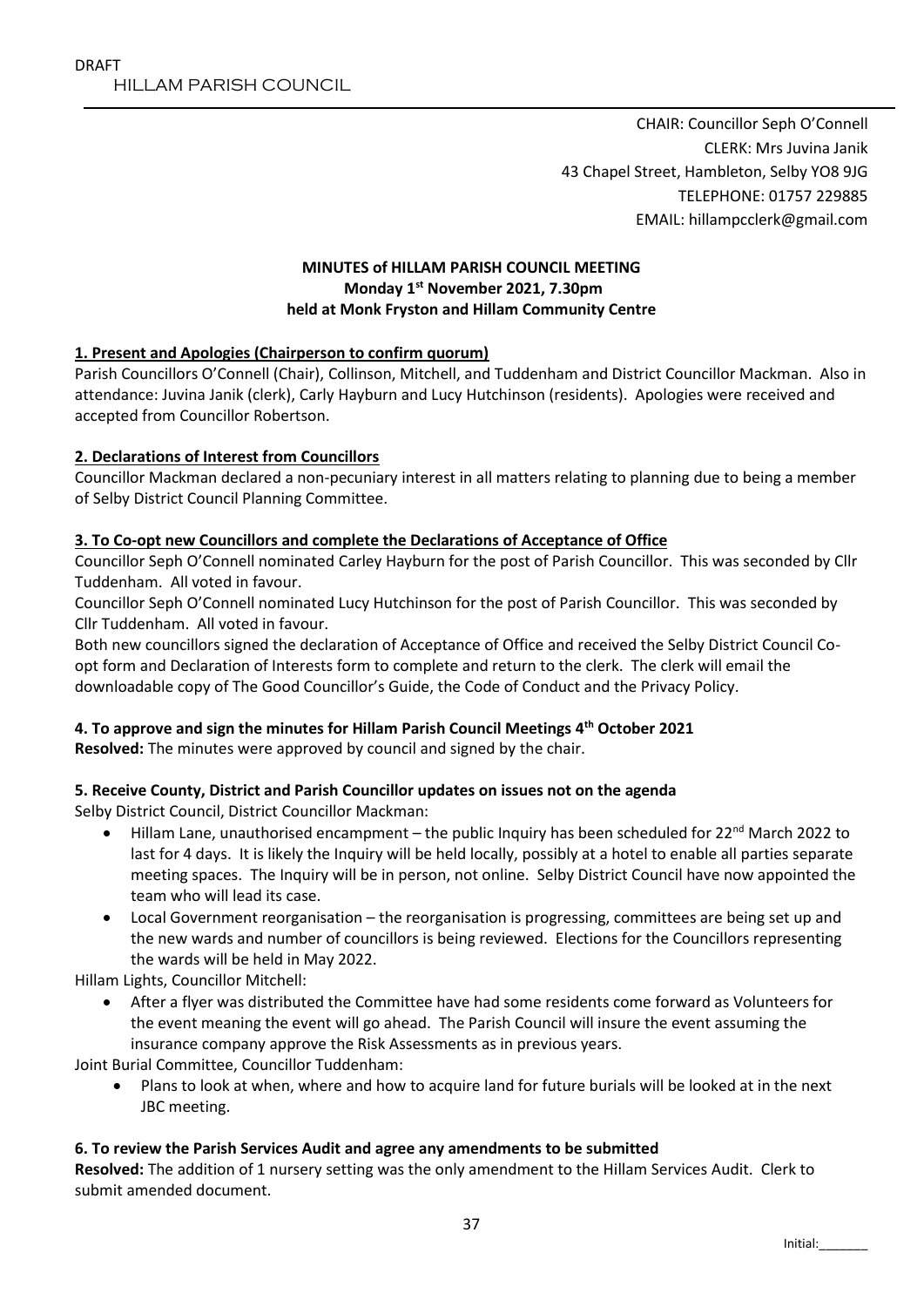### DRAFT

## **7. To receive feedback from training completed on PC awarding grants**

A summary of the webinar was shared with the Council members. It was agreed a policy should be written and a grant request form would provide a fair and transparent way for the PC to assess and decide on applications.

#### **8. Finance:**

a) To approve the financial reconciliation for October 2021

**Resolved:** The reconciliation and statements were compared and the summary was approved by Council.

| <b>COMMUNITY ACC:</b>                                                                                                                                                                                                                                                                                                            |                 |                            |                                                   |                                          |   | NB: £1127.89 is ring-fenced grant for website                                                |     |                                                                                                                                                                                                                                                                                                                                       |
|----------------------------------------------------------------------------------------------------------------------------------------------------------------------------------------------------------------------------------------------------------------------------------------------------------------------------------|-----------------|----------------------------|---------------------------------------------------|------------------------------------------|---|----------------------------------------------------------------------------------------------|-----|---------------------------------------------------------------------------------------------------------------------------------------------------------------------------------------------------------------------------------------------------------------------------------------------------------------------------------------|
| <b>CASHBOOK OPENING</b>                                                                                                                                                                                                                                                                                                          |                 |                            |                                                   |                                          |   | and £500 is ring fenced for pump maintenance<br>gifted by Hillam Historians. £7354.80 OF THE |     |                                                                                                                                                                                                                                                                                                                                       |
| <b>BALANCE: 25.9.21</b>                                                                                                                                                                                                                                                                                                          |                 | 19,815.85<br>£             |                                                   | <b>INCREASED ANNUAL PRECEPT TOTAL IS</b> |   |                                                                                              |     |                                                                                                                                                                                                                                                                                                                                       |
| <b>OCTOBER RECEIPTS</b>                                                                                                                                                                                                                                                                                                          |                 | £<br>11,213.59             |                                                   |                                          |   | RINGFENCED TO COVER COSTS ASSOCIATED WITH                                                    |     |                                                                                                                                                                                                                                                                                                                                       |
| <b>OCTOBER PAYMENTS</b>                                                                                                                                                                                                                                                                                                          |                 | £<br>4,740.11              |                                                   | PLANNING CONSULTANTS; ANY UNUSED         |   |                                                                                              |     |                                                                                                                                                                                                                                                                                                                                       |
| <b>CASHBOOK CLOSING</b><br><b>BALANCE: 22.10.21</b>                                                                                                                                                                                                                                                                              |                 | £<br>26,289.33             | <b>BANK STATEMENT</b><br><b>BALANCE: 22.10.21</b> |                                          | £ | 26,349.33 CHQ                                                                                | NO. |                                                                                                                                                                                                                                                                                                                                       |
|                                                                                                                                                                                                                                                                                                                                  |                 |                            | <b>MFHCA</b>                                      |                                          | £ | 20.00                                                                                        | 814 |                                                                                                                                                                                                                                                                                                                                       |
| Difference between                                                                                                                                                                                                                                                                                                               |                 |                            | <b>MFHCA</b>                                      |                                          | £ | 20.00                                                                                        | 821 |                                                                                                                                                                                                                                                                                                                                       |
| <b>Statement and Cashbook:</b>                                                                                                                                                                                                                                                                                                   |                 | £                          | 60.00 MFHCA                                       |                                          | £ | 20.00                                                                                        | 824 |                                                                                                                                                                                                                                                                                                                                       |
| Reconciliation                                                                                                                                                                                                                                                                                                                   |                 | 26,289.33                  |                                                   | TOTAL O/SE                               |   | 60.00                                                                                        |     |                                                                                                                                                                                                                                                                                                                                       |
|                                                                                                                                                                                                                                                                                                                                  |                 |                            |                                                   |                                          |   |                                                                                              |     |                                                                                                                                                                                                                                                                                                                                       |
|                                                                                                                                                                                                                                                                                                                                  |                 |                            |                                                   |                                          |   |                                                                                              |     |                                                                                                                                                                                                                                                                                                                                       |
| <b>RESERVE ACC CASHBOOK</b>                                                                                                                                                                                                                                                                                                      |                 |                            |                                                   |                                          |   |                                                                                              |     |                                                                                                                                                                                                                                                                                                                                       |
| <b>OPENING</b>                                                                                                                                                                                                                                                                                                                   |                 |                            | <b>CLOSING</b>                                    |                                          |   |                                                                                              |     |                                                                                                                                                                                                                                                                                                                                       |
| <b>BALANCE:</b><br>25.9.2021                                                                                                                                                                                                                                                                                                     | <b>RECEIPTS</b> | <b>PAYMENTS</b>            | <b>BALANCE:</b><br>22.10.2021                     |                                          |   |                                                                                              |     |                                                                                                                                                                                                                                                                                                                                       |
| £ 1,230.65<br>£                                                                                                                                                                                                                                                                                                                  |                 | £                          | 1,230.65<br>£                                     |                                          |   |                                                                                              |     |                                                                                                                                                                                                                                                                                                                                       |
|                                                                                                                                                                                                                                                                                                                                  |                 |                            |                                                   |                                          |   |                                                                                              |     |                                                                                                                                                                                                                                                                                                                                       |
|                                                                                                                                                                                                                                                                                                                                  |                 | BANK STATEMENT: 22.10.2021 | £<br>1,230.65                                     |                                          |   |                                                                                              |     |                                                                                                                                                                                                                                                                                                                                       |
| Resolved: The written cheques were checked against the invoices received and approved for payment by<br>Council.<br>9. Planning:<br>Applications and Appeals to review:<br>a)<br>layout and scale (all other matters reserved)   The Old Orchard, Hillam Lane<br>issues already encountered at this location. Clerk to research. |                 |                            |                                                   |                                          |   |                                                                                              |     | i) 2021/1249/OUT   Outline Application for erection of two proposed dwellings to rear including access,<br>Resolved: Needs further investigation on the following points: whether this is Green Belt land, whether it is<br>within the Development Limits of the village, the accuracy of the existing plan provided and the drainage |
| b)<br>Notices of Decision: 2021/0920/HPA   2 Prospect Close   GRANTED                                                                                                                                                                                                                                                            |                 |                            |                                                   |                                          |   |                                                                                              |     |                                                                                                                                                                                                                                                                                                                                       |
| To receive any updates of ongoing Applications and Appeals<br>c).                                                                                                                                                                                                                                                                |                 |                            |                                                   |                                          |   |                                                                                              |     |                                                                                                                                                                                                                                                                                                                                       |
| Hillam Lane Appeal update given at agenda item 5                                                                                                                                                                                                                                                                                 |                 |                            |                                                   |                                          |   |                                                                                              |     |                                                                                                                                                                                                                                                                                                                                       |
| <b>Yorkshire Green Updates</b><br>d)                                                                                                                                                                                                                                                                                             |                 |                            |                                                   |                                          |   |                                                                                              |     |                                                                                                                                                                                                                                                                                                                                       |
|                                                                                                                                                                                                                                                                                                                                  |                 |                            |                                                   |                                          |   |                                                                                              |     | Mr Sadler had not attended the recent consultation and had no feedback to give. Clerk to ask for                                                                                                                                                                                                                                      |
| feedback from the YLCA training Webinar that was attended.                                                                                                                                                                                                                                                                       |                 |                            |                                                   |                                          |   |                                                                                              |     |                                                                                                                                                                                                                                                                                                                                       |
|                                                                                                                                                                                                                                                                                                                                  |                 |                            |                                                   |                                          |   |                                                                                              |     | Yorkshire Green intends to apply for a Development Consent Order (DCO) in late 2022. The process                                                                                                                                                                                                                                      |
| Green Belt normal GB Planning rules apply                                                                                                                                                                                                                                                                                        |                 |                            |                                                   |                                          |   |                                                                                              |     | requires them to carry out a public consultation which is about to start. As the proposals are in the                                                                                                                                                                                                                                 |
|                                                                                                                                                                                                                                                                                                                                  |                 |                            |                                                   |                                          |   |                                                                                              |     |                                                                                                                                                                                                                                                                                                                                       |

| <b>RESERVE ACC CASHBOOK</b>                                                                                                             |  |
|-----------------------------------------------------------------------------------------------------------------------------------------|--|
| <b>CLOSING</b><br><b>OPENING</b><br><b>BALANCE:</b><br><b>BALANCE:</b><br><b>PAYMENTS</b><br><b>RECEIPTS</b><br>25.9.2021<br>22.10.2021 |  |
| 1,230.65<br>1,230.65<br>t<br>÷<br>$\overline{\phantom{a}}$<br>-                                                                         |  |
| 1,230.65<br>BANK STATEMENT: 22.10.2021   £                                                                                              |  |

## **9. Planning:**

- b) Notices of Decision: 2021/0920/HPA | 2 Prospect Close | GRANTED
- c) To receive any updates of ongoing Applications and Appeals
	- Hillam Lane Appeal update given at agenda item 5
- d) Yorkshire Green Updates
	- Mr Sadler had not attended the recent consultation and had no feedback to give. Clerk to ask for feedback from the YLCA training Webinar that was attended.
	- Yorkshire Green intends to apply for a Development Consent Order (DCO) in late 2022. The process requires them to carry out a public consultation which is about to start. As the proposals are in the